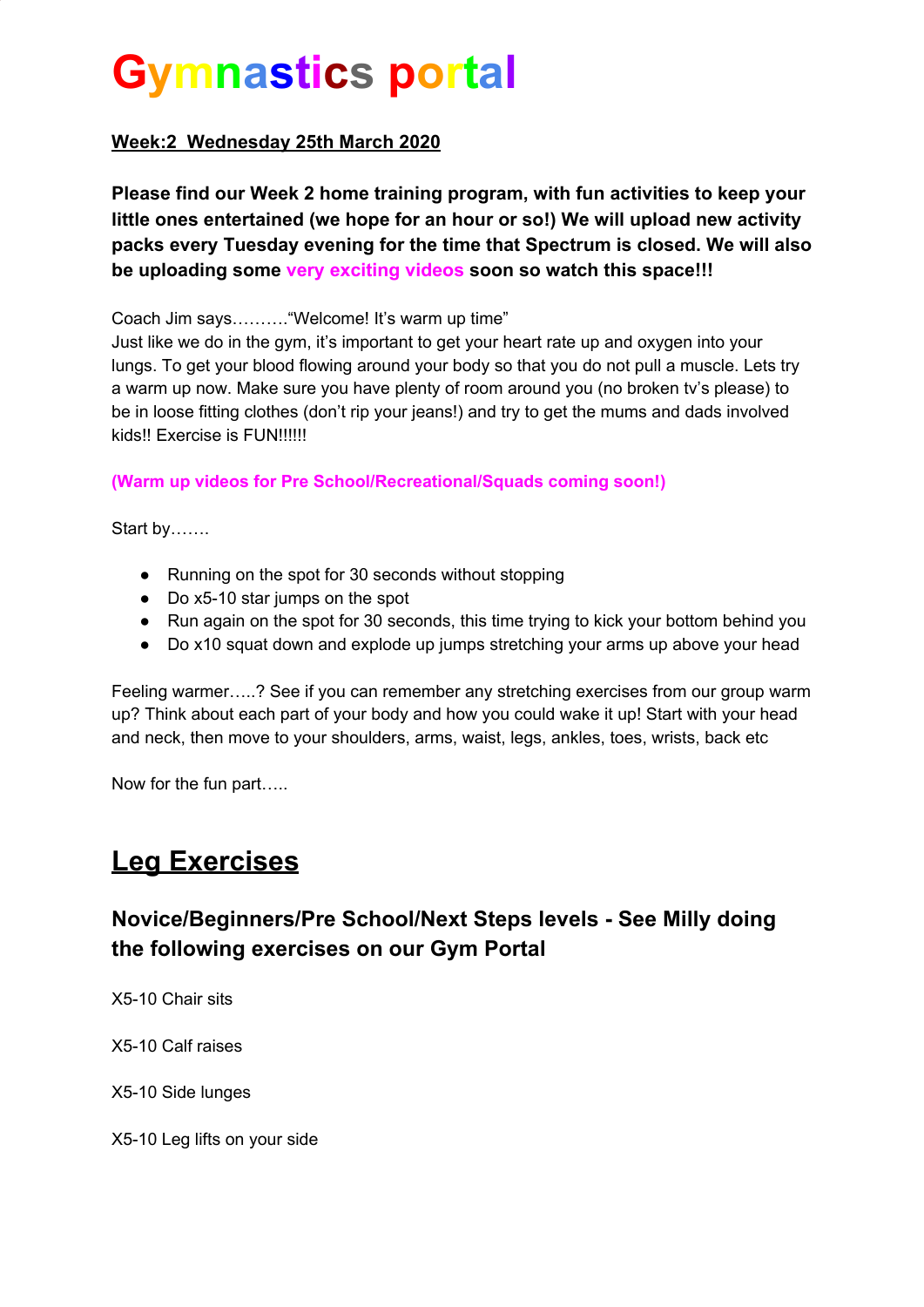#### **Intermediate/1-3hr Lessons/Mini squad**

X10-20 Chair sits X10-20 Squat jumps X10-20 Calf raises X10-20 Side lunges X10-20 Mountain climbers X10-20 Leg lifts on side X20-30 Runners

#### **Advanced/3hrs plus a week/Squads**

- X20-30 Squat jumps
- X20-30 Calf raises on the bottom step
- X20-30 Mountain climbers
- X30 Leg lifts on side
- X30 Inside leg lifts on side
- X40-50 Runners

"Squad Core Sets" = x10 lifts on each side

### **Stretch section:**

Reduce times for lower levels - set an egg timer or the clock and hold…..

- Left leg splits 30secs-2mins
- Right leg splits 30secs-2mins
- Box splits 30secs-2mins
- X3 Pushes to bridge and hold for 5-10 secs each
- Shoulder stretch hold 30secs-2mins
- Butterfly sit head down 10-30secs
- Japana 10-30 secs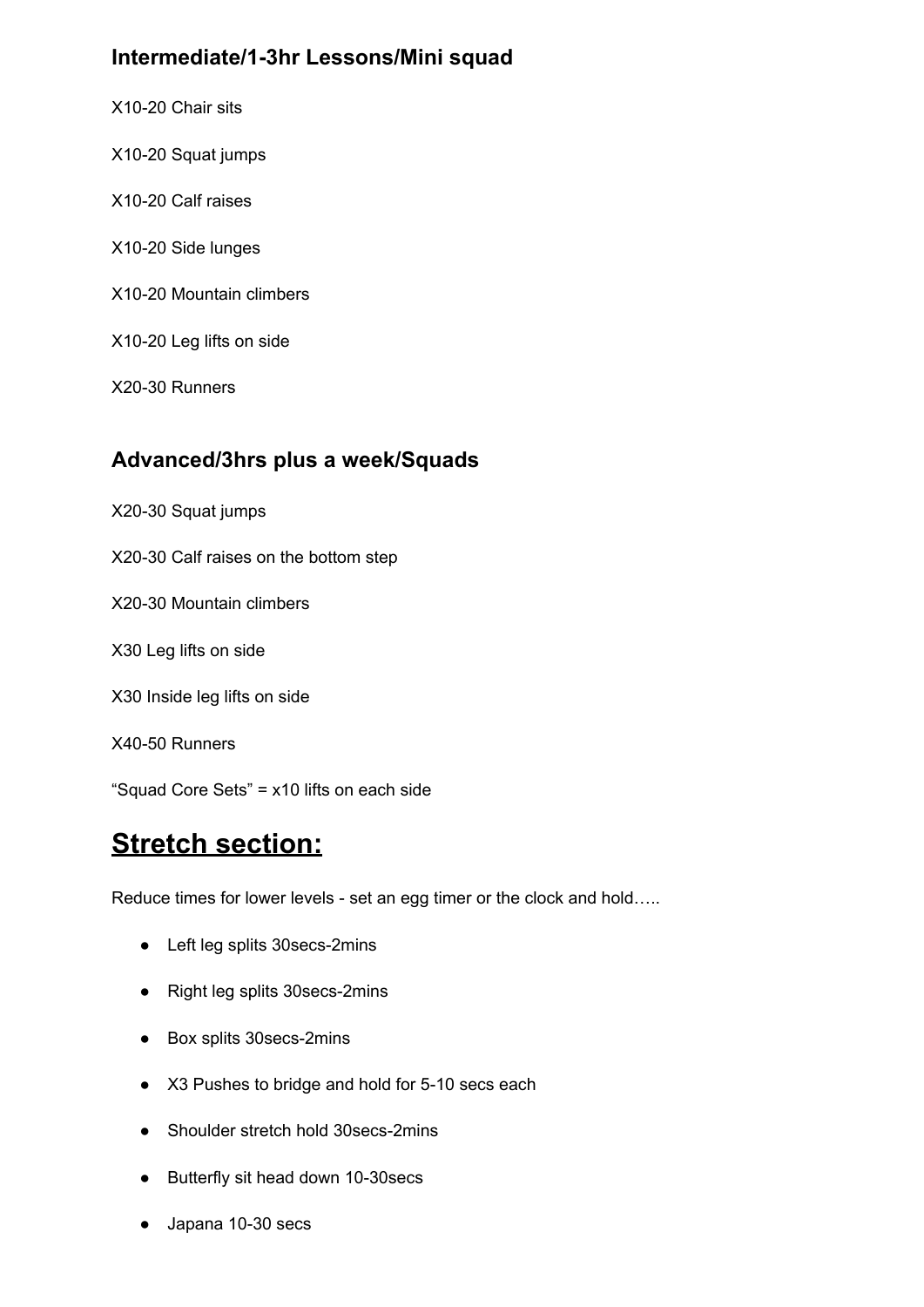## **Activity Section:**

Find the following Gym words…...

## Gymnastics

| S | A | L | L | A | R | 0 | U | N | D | Μ | D | L | 0 | <b>UNEVEN BARS</b><br><b>GYM</b><br>FLIP<br><b>BEAM</b><br>CARTWHEEL<br><b>HANDSTAND</b><br>MEDALS<br><b>TUCK</b><br>OLYMPICS<br>TRAMPOLINE<br>VAULT<br>ALL AROUND<br>LEOTARD<br>TRAINING<br><b>MATS</b><br>LUNGE<br>RIBBON<br><b>HOOP</b><br><b>FLOOR</b><br>COACH |
|---|---|---|---|---|---|---|---|---|---|---|---|---|---|---------------------------------------------------------------------------------------------------------------------------------------------------------------------------------------------------------------------------------------------------------------------|
| F | F | L | C | A | R | Т | W | H | Е | E | L | C | S |                                                                                                                                                                                                                                                                     |
| S | Μ | N | I | K | C | U | Т | E | D | A | U | Т | L |                                                                                                                                                                                                                                                                     |
| R | V | Τ | V | С | H | 0 | 0 | P | Μ | G | I | 0 | D |                                                                                                                                                                                                                                                                     |
| A | A | R | Μ | L | E | S | P | F | 0 | A | γ | C | N |                                                                                                                                                                                                                                                                     |
| B | U | A | A | I | 0 | C | L | U | N | 0 | L | Μ | A |                                                                                                                                                                                                                                                                     |
| N | L | Μ | Ε | Τ | B | I | N | V | 0 | D | S | A | T |                                                                                                                                                                                                                                                                     |
| E | Т | P | B | R | P | P | Μ | L | B | R | C | A | S |                                                                                                                                                                                                                                                                     |
| V | R | 0 | C | A | E | Μ | E | E | B | 0 | 0 | M | D |                                                                                                                                                                                                                                                                     |
| E | Μ | L | 0 | I | G | γ | D | 0 | I | 0 | A | R | N |                                                                                                                                                                                                                                                                     |
| N | A | I | E | N | N | L | A | T | R | L | c | G | A |                                                                                                                                                                                                                                                                     |
| U | T | N | D | I | U | 0 | L | A | E | F | H | N | н |                                                                                                                                                                                                                                                                     |
| P | S | Ε | Μ | N | L | R | S | R | Ε | I | R | Τ | S |                                                                                                                                                                                                                                                                     |
| Μ | A | Η | A | G | Μ | E | S | D | G | 0 | I | N | Μ |                                                                                                                                                                                                                                                                     |

## **Spectrum Star Challenges:**

#### **1) We challenge you to a Parent V Gymnast battle!!!!**

How many PRESS UPS can you do in 30secs??? BUT…..there's a twist…..the parents *must* have their gymnast on their backs! Who will win? Mwah-ha-ha! Send us your videos and we will publish them on facebook and our Gym Portal...